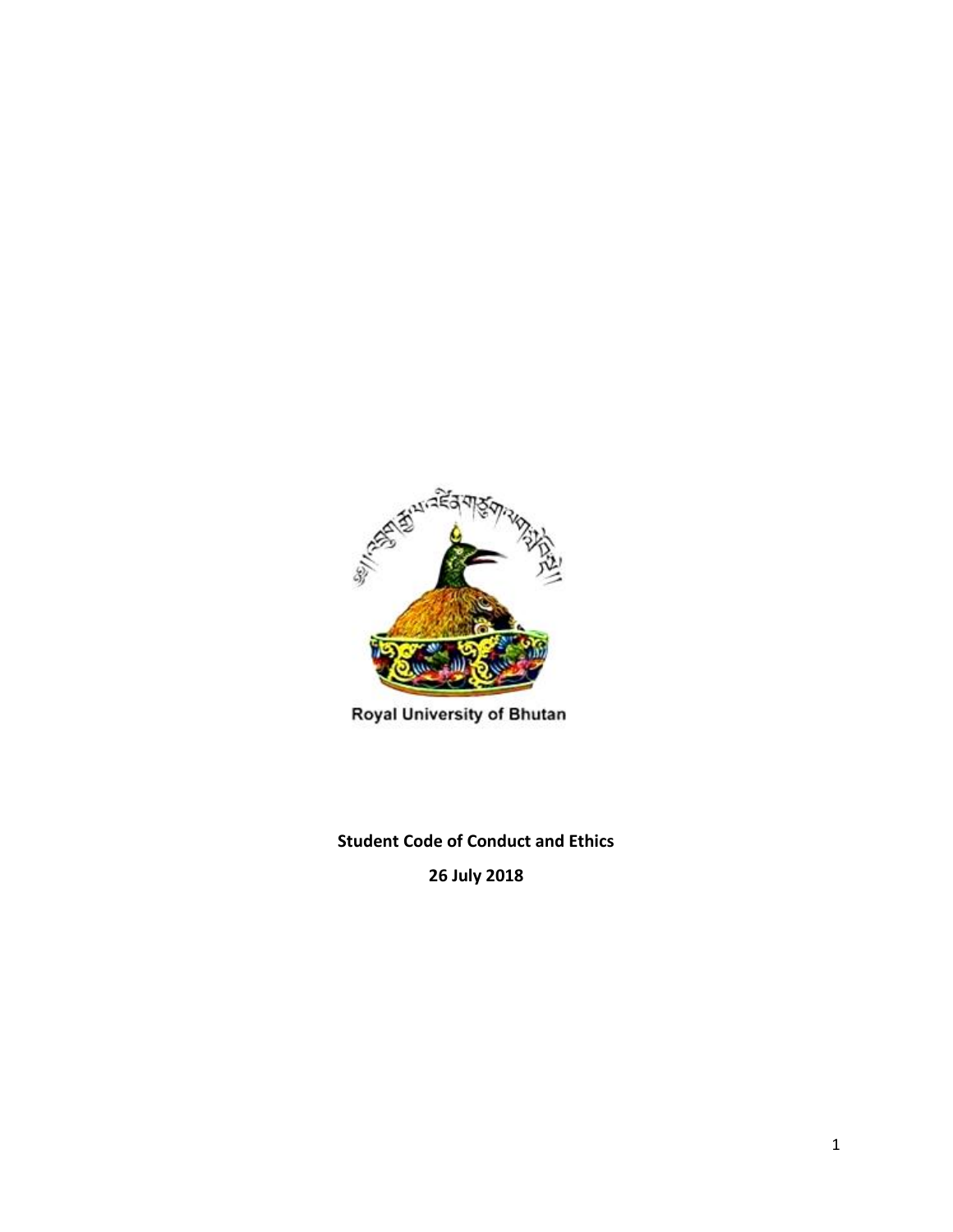# **Preamble**

The Royal University of Bhutan aspires to provide a conducive learning environment. This holistic atmosphere is ensured through a vibrant campus life.

The Student Code of Conduct and Ethics is established to protect students' right and to familiarize them with their responsibilities. In line with this, it attempts to align the university Regulations with national laws and acts and commonly accepted community moral standards. It shall also help students to successfully transit to University life and engage them to have an enriched educational experience as well as facilitate them to realize their privileges, rights, responsibilities and duty.

It is anticipated that this document will provide a guide to university officials in making free and fair decisions.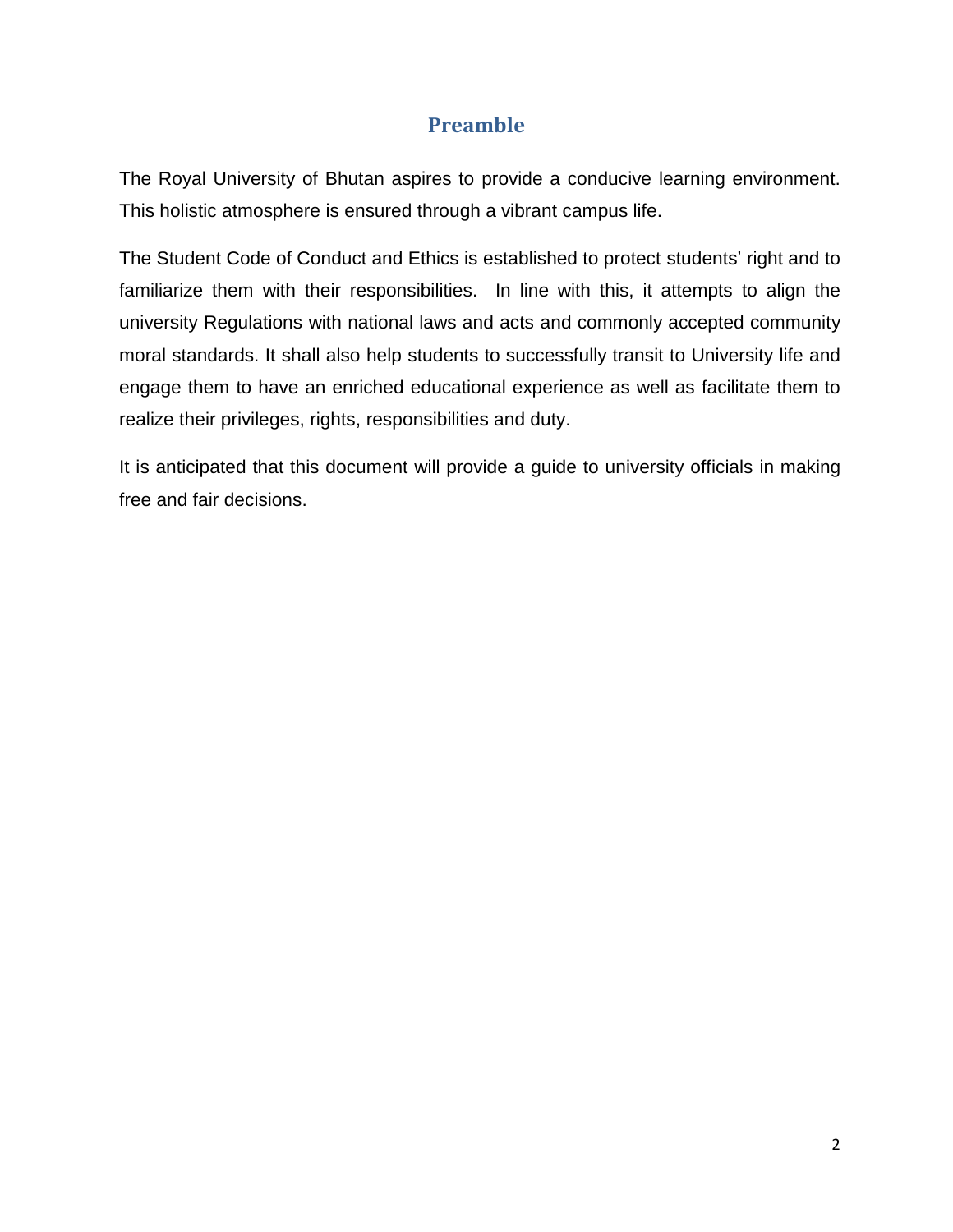## **Chapter 1 Preliminary**

### **1) Title**

This document shall be known as Student Code of Conduct and Ethics of the Royal University of Bhutan.

## **2) Scope**

The Student Code of Conduct and Ethics shall cover all students of the Royal University of Bhutan.

### **3) Interpretation**

The final authority for interpretation shall be the Office of the Vice Chancellor.

## **4) Purpose**

The purpose of Student Code of Conduct and Ethics is to protect the rights of students and enable them to discharge their responsibilities and duties. It shall ensure that allround student development is emphasized, national and community interests are met, and that students receive uniform or fair treatment, while harmonious living is promoted.

## **5) Effective Date**

The Student Code of Conduct and Ethics shall come into force with effect from the date announced through an Office Order.

## **6) Amendment**

No part of this document shall be amended, other than by the University Council.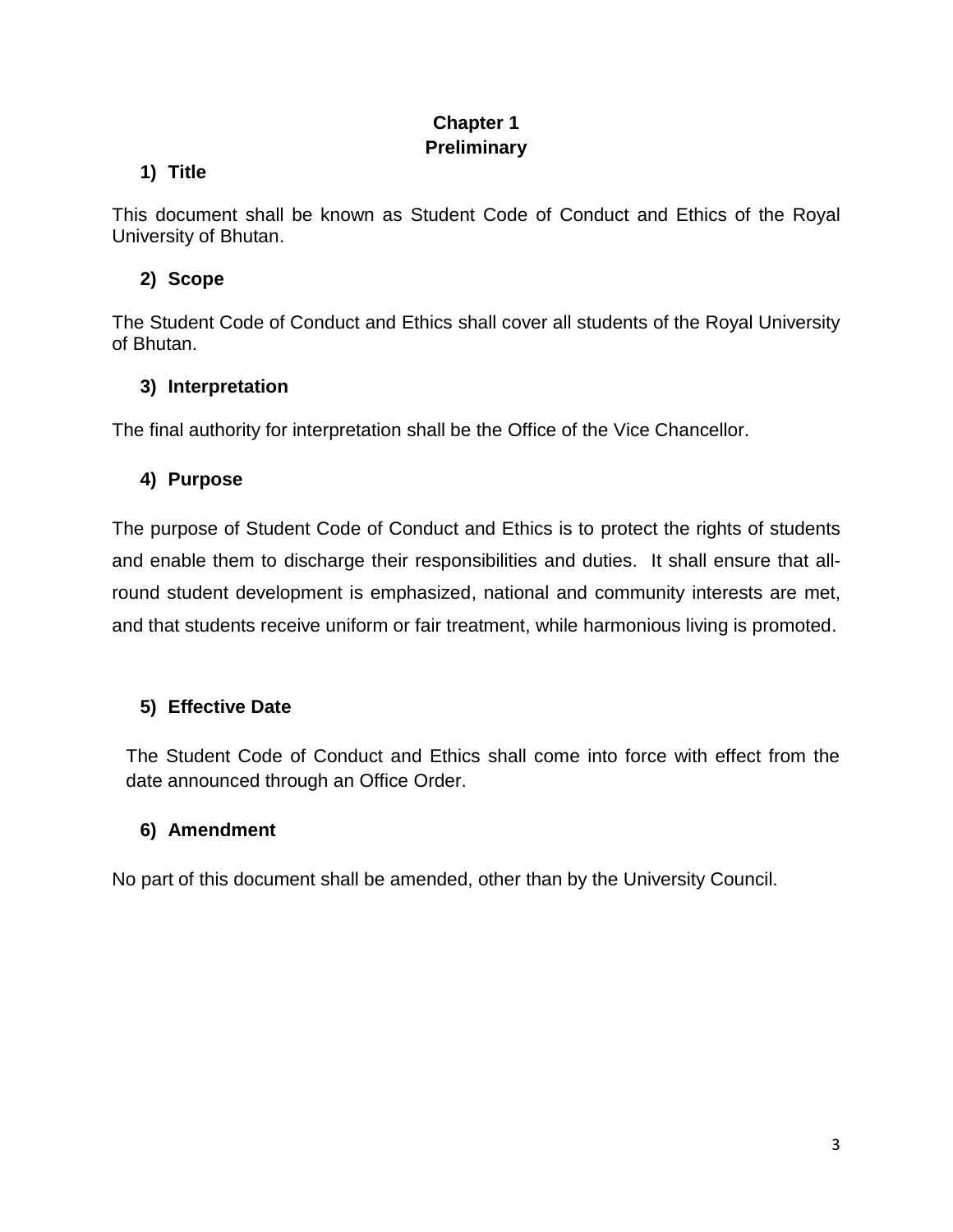## **Chapter 2 Rights and Responsibilities of Students**

## **7) Rights**

A student shall:

- a) Have rights as enshrined in the Constitution of the Kingdom of Bhutan;
- b) Equal opportunity to participate in all activities of the University; and
- c) The students shall have access to services like counseling, personality development, values classes offered by the College.

## **8) Responsibilities**

The students have the responsibility to:

- a) Be acquainted and comply with National Laws, Acts and Regulations;
- b) Conduct oneself according to the Rules and Regulations of the University and Colleges;
- c) Follow the tenets of common decency and acceptable behavior consonant with the aspiration of the University;
- d) Respect the rights and properties of others;
- e) Take full charge of their studies; and
- f) Attend all programmes, functions and activities required of them by the respective Colleges.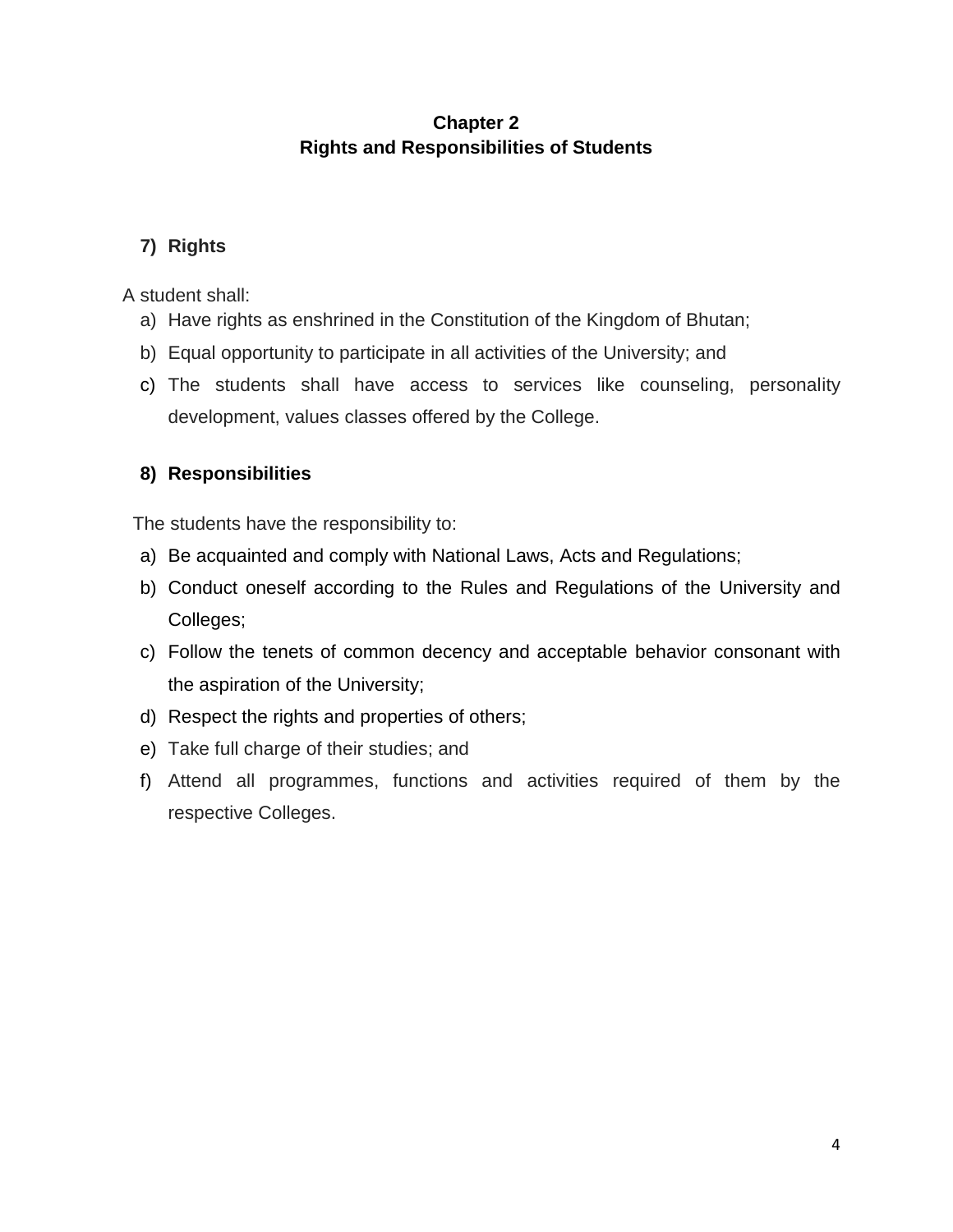#### **Chapter 3**

## **College Disciplinary Committee**

#### **9) Composition of College Disciplinary Committee**

a) There shall be a College Disciplinary Committee to look into disciplinary issues of students. The following individuals shall constitute the College Disciplinary Committee:

|             | President                                 |            | Chair                   |
|-------------|-------------------------------------------|------------|-------------------------|
| ii.         | Dean of Academic Affairs                  |            | Member                  |
| iii.        | Dean of Research and Industrial Linkages  | $\sim 100$ | Member                  |
| iv.         | <b>Resident Co-coordinators</b>           |            | <b>Members</b>          |
| $V_{\star}$ | Head of Student representatives           |            | <b>Members</b>          |
| vi.         | Student Councilor of the concerned hostel | $\sim 10$  | Member                  |
| vii.        | Dean of Student Affairs                   |            | <b>Member Secretary</b> |
|             |                                           |            |                         |

b) All members shall declare their Conflict of Interest as per **Annexure A**.

#### **10)Powers and functions of College Disciplinary Committee (CDC)**

The College Disciplinary Committee shall have the discretionary power to refer the student for corrective measures or impose appropriate sanctions depending on the facts and circumstances of each incident and the nature and gravity of the incident.

- 1) If there is any violation of national laws, the committee shall refer the matter to concerned law enforcement agencies.
- 2) In case of expulsion a copy of the order shall be sent to the Office of the Registrar as well as to the RUB Colleges.
- 3) Parents shall be informed of any action taken against the defaulters.
- 4) The decision of the committee shall be final and binding in all cases.
- 5) The CDC shall have the power to withhold the awards or academic transcript of the student for a defined period of time until the completion of assigned sanctions.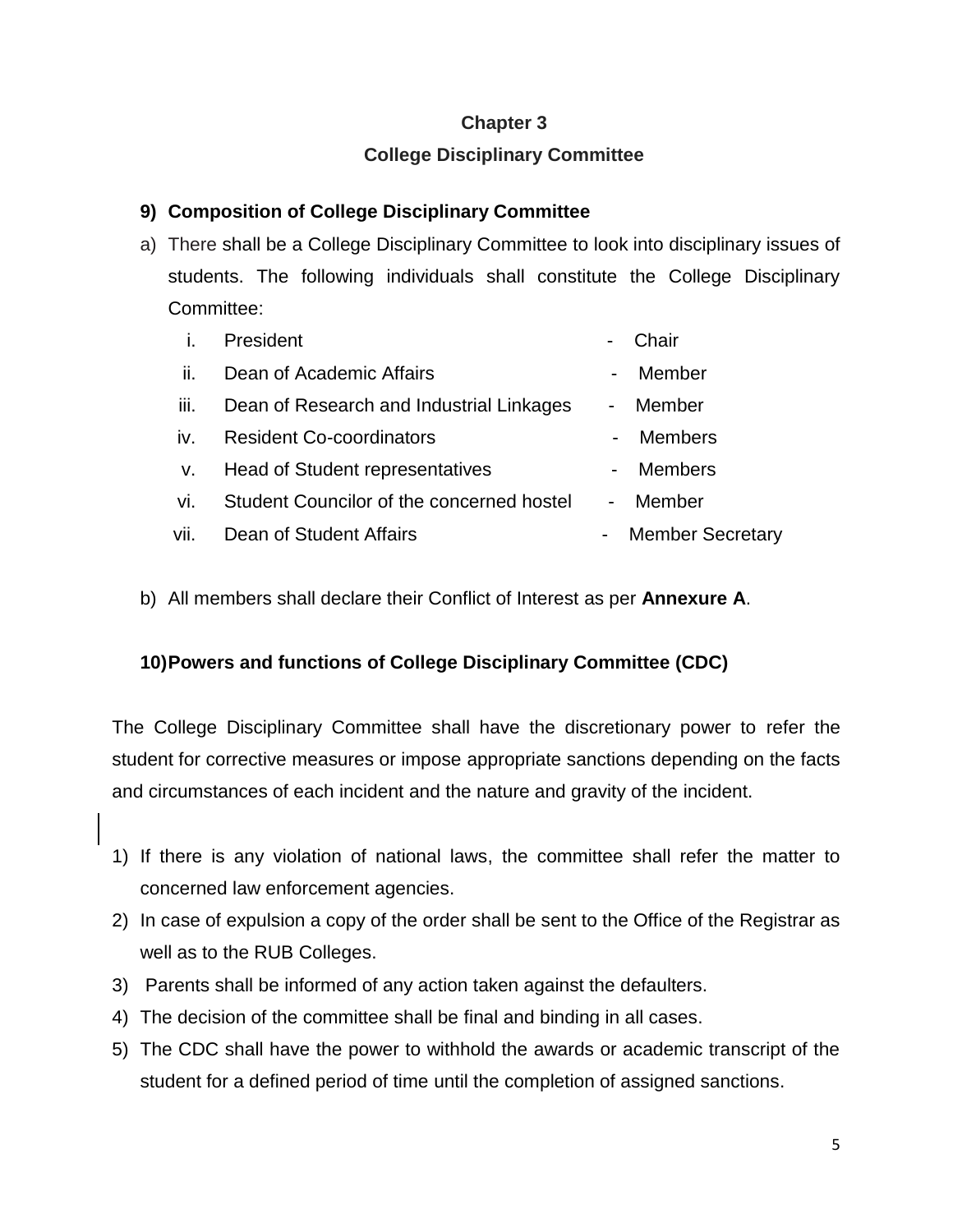#### **Chapter 4 Process for lodging Complaints**

#### **11)Processes for lodging complaints.**

Complaints or Allegations arising out of students shall be submitted in writing, including evidences, if any, to the concerned Resident Coordinator, and complaints or allegation arising out of staff and outsiders shall be submitted in writing to the Dean of Students Affairs (DSA).

- a) Resident Coordinator shall submit cases which could not be resolved at his/her level to the DSA;
- b) DSA shall submit the cases which could not be resolved at his/her level to the College Disciplinary Committee (CDC);
- c) CDC shall convene meeting within 10 days of receipt of the complaints. Both the parties shall attend the hearing process of CDC meeting;
- d) The outcome of the meeting shall be communicated in writing by CDC Chair to the parties;
- e) A copy of the decision shall be formally communicated both in writing as well as over the phone to the parents concerned;
- f) A copy shall also be kept in student's personal file for record;
- g) The students shall be handed over to the parents/guardian, in case of suspension/expulsion; and
- h) Members shall declare their conflict of interest before deciding any cases as per annexure A.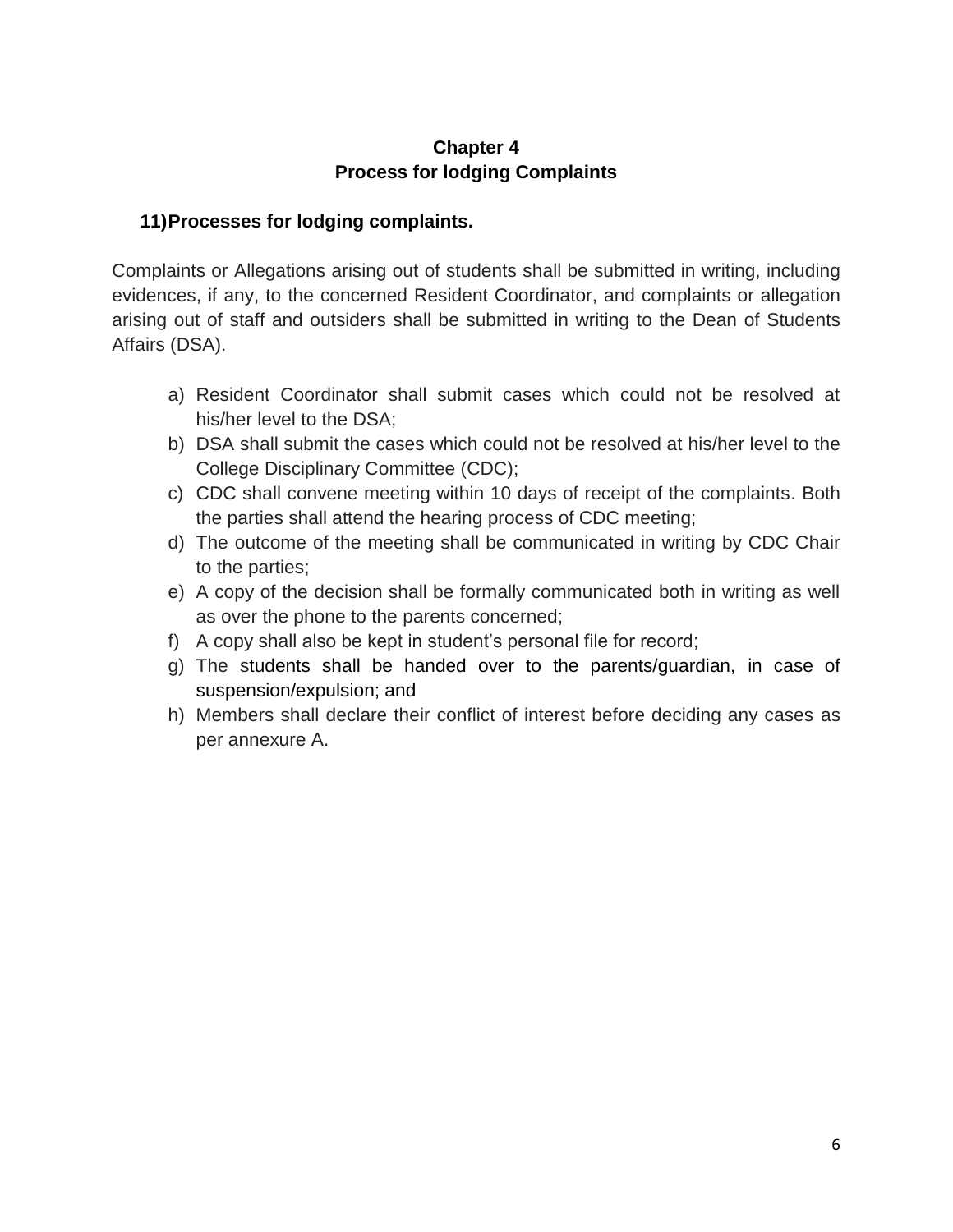## **Chapter 5 Offences and Sanctions**

#### **12)Academic Dishonesty**

Academic dishonesty shall be interpreted as per the provisions of the Wheel of Academic Law.

### **13)Sanction**

The offence of academic dishonesty shall be dealt as per the Wheel of Academic Law.

## **14) Falsification**

A student shall be guilty of the offence of falsification if he/she willfully provides University offices or officials with false, misleading, or incomplete information.

#### **15)Sanction**

The offence of falsification shall be dealt as follows:

- a) issue warning letter and community services, or
- b) Suspension from the College for a year, or
- c) Expulsion from the college.

#### **16)Refusal to Identify and Comply**

A student shall be guilty of the offence of refusal to identify and comply if he/she willfully refuses to or falsely identifies one's self or willfully failing to comply with a proper order or summons by an authorized University official(s).

#### **17)Sanction**

The offence of refusal to identify and comply shall be dealt as follows:

- a) issue warning letter, or
- b) community services, or
- c) Suspension from the College for a year.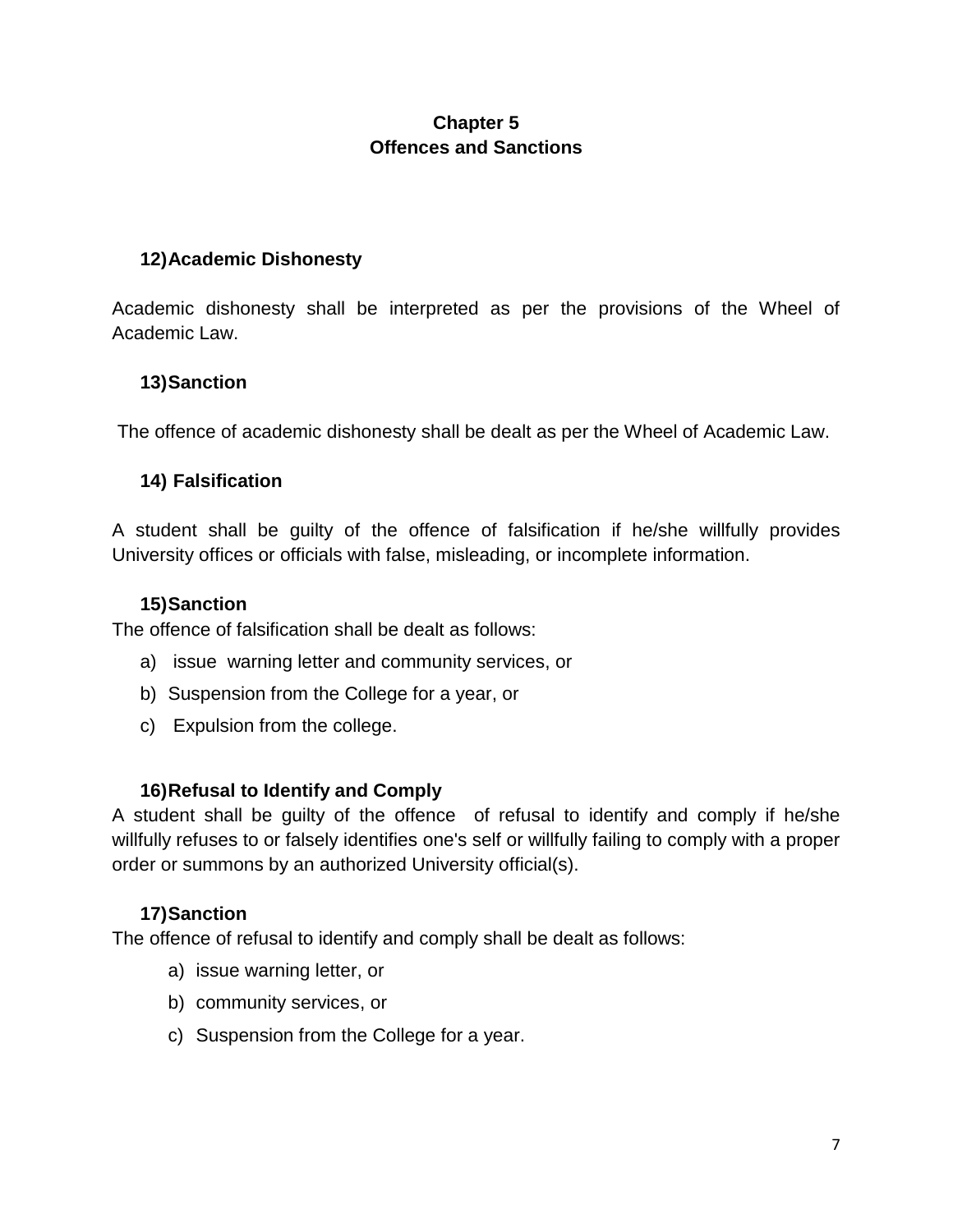## **18)Threatening, Harassing, or Assaultive Conduct**

A student shall be guilty of the offence of threatening, harassing, or assaultive conduct if he/she engages in conduct that endangers or threatens to endanger the health, safety, or welfare of another person.

### **19)Sanction**

The offence of threatening, harassing or assaultive conduct shall be dealt as follows:

- a) Issue warning letter and community services, or
- b) Suspension from the college for a year, or
- c) The student shall be handed over to the concerned law enforcement agency, and expulsion from the college.

### **20) Disorderly Conduct**

A student shall be guilty of the offence of a disorderly conduct if he/she engages in a conduct that incites or threatens to disrupt the normal operations of the University and infringes on the rights of other individuals.

## **21)Sanction**

The offence of disorderly conduct shall be dealt as follows:

- a) Issue warning letter, or
- b) Community Services, or
- c) Suspension from the college for a year, or
- d) The student shall be handed over to the concerned law enforcement agency and expulsion from the College.

## **22)Unauthorized Possession or Use of Weapons**

A student shall be guilty of the offence of unauthorized possession or use of weapons if he/she possesses or uses weapons or articles or substances usable as weapons, including, but not limited to, firearms, incendiary devices, explosives, and dangerous biological or chemical agents.

## **23)Sanction**

The offence of unauthorized possession or use of weapons shall be dealt as follows:

a) Issue warning letter and community services, or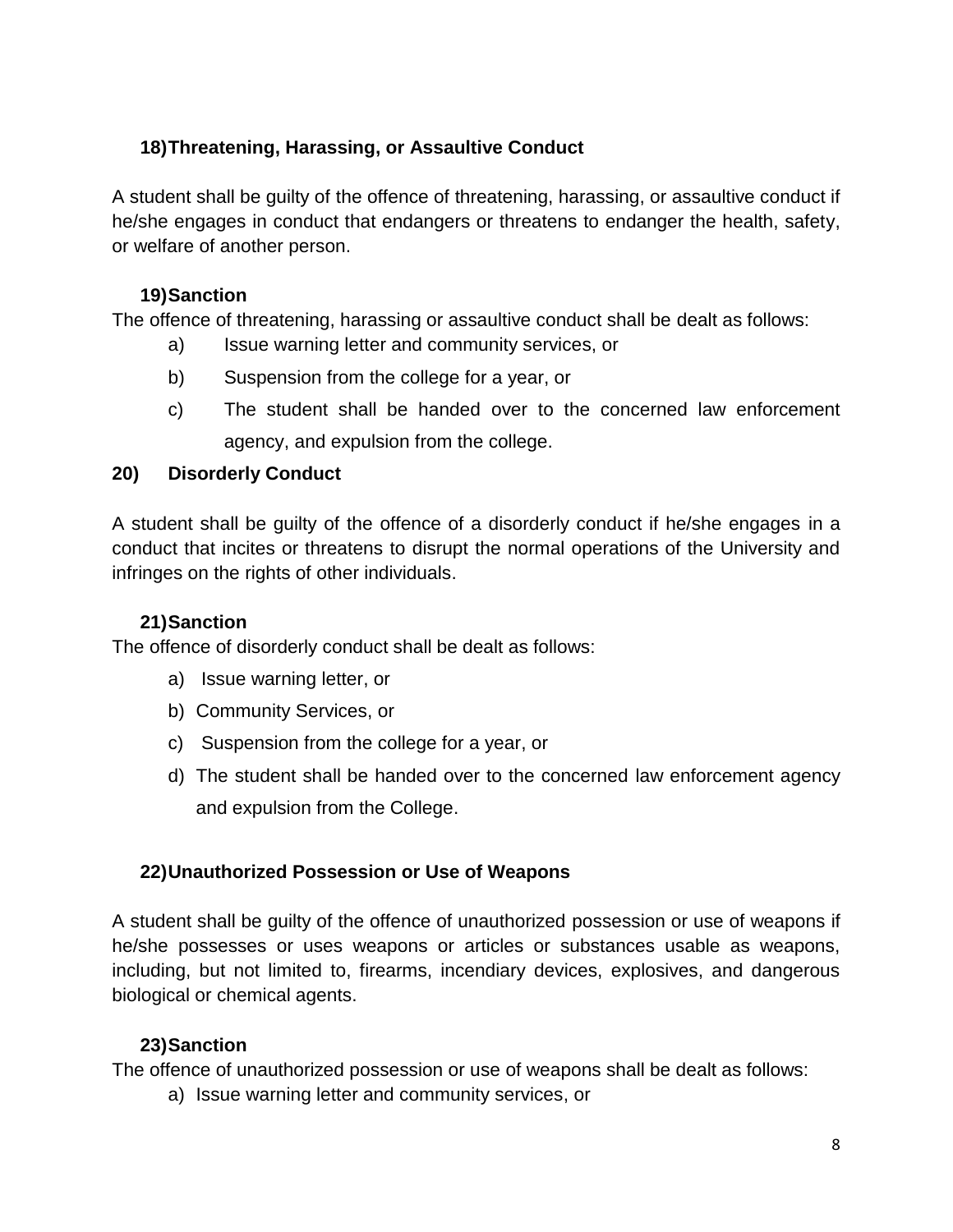- b) Suspension from the college for a year and confiscation of the weapon(s), or
- c) The student shall be handed over to concerned law enforcement agency and expulsion from the college.

#### **24)Unauthorized Possession or Use of Drugs**

A student shall be guilty of the offence of unauthorized possession or use of drugs if he/she possesses or uses drugs illegally.

#### **25)Sanction**

The offence of unauthorized possession or use of drugs shall be dealt as follows:

- a) If the student is tested positive for abusing drugs but not found in possession of drugs, he/she shall be suspended for a year, or
- b) If the student is found in possession of drugs, tested positive or negative shall be handed over to the concerned law enforcement agency along with the confiscated drugs, and expulsion from the college.

#### **26)Consumption of Alcohol**

A student shall be guilty of the offence of consumption of alcohol if he/she consumes alcohol or any intoxicating beverages.

#### **27)Sanction**

The offence of consumption of alcohol shall be dealt as follows:

- a) Issue warning letter and community services, or
- b) Issue last warning letter and community services and keep the student under probation for three months, or
- c) Suspension from the College for a year and upon return to college a student must produce a medical fitness certificate, or
- d) Expulsion from the college

#### **28)Unauthorized Use of University Facilities and Services**

A student shall be guilty of the offence of unauthorized use of University facilities and services if he/she wrongfully uses University properties or facilities without prior approval.

#### **29)Sanction**

The offence of unauthorized use and access of University facilities and services shall be dealt as follows:

- a) Verbal warning, or
- b) Issue warning letter and community services, or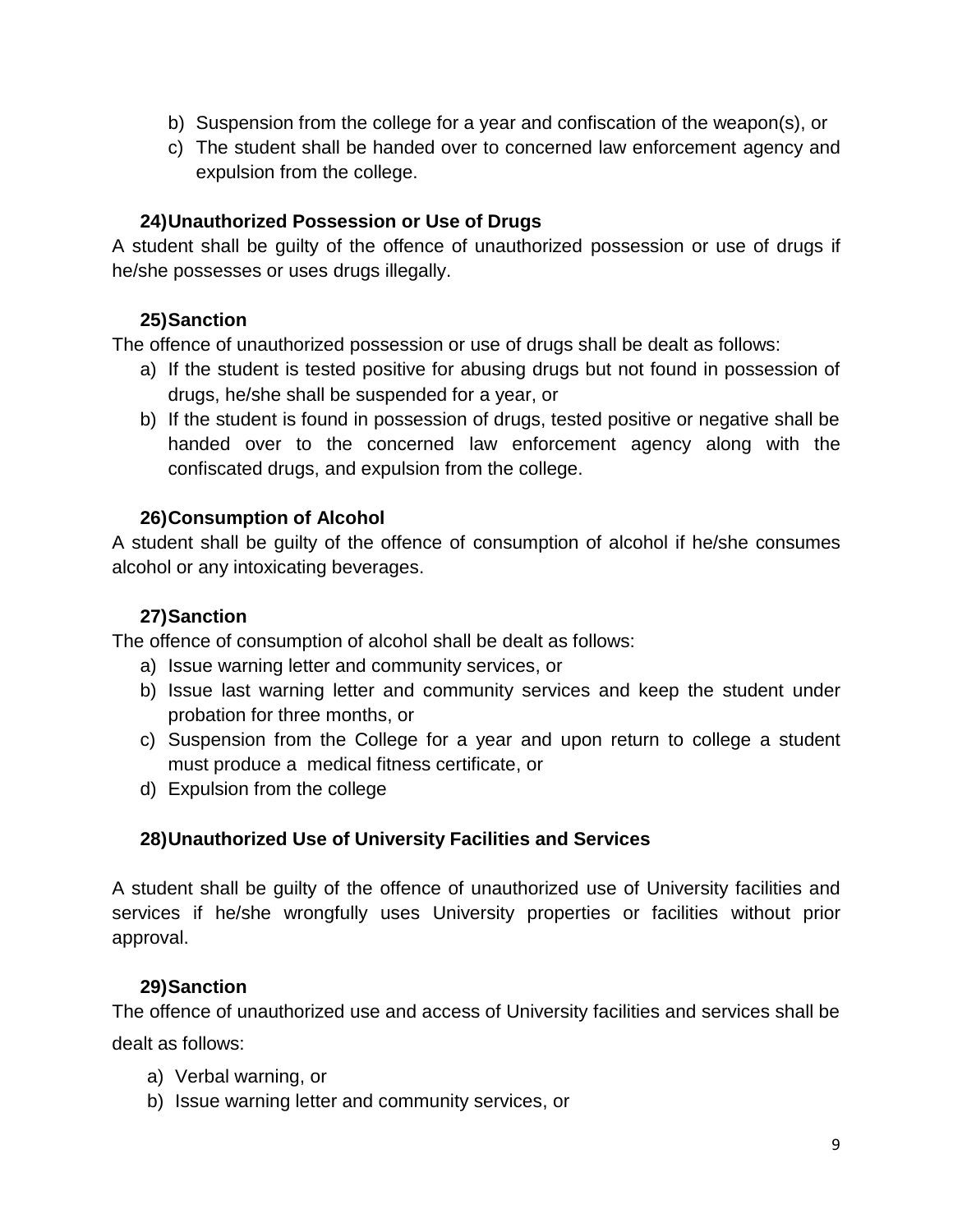c) Suspension from the college for a year

#### **30)Theft and Vandalism**

A student shall be guilty of the offence of theft and vandalism if he/she engages in unauthorized possession of public or private properties, embezzlement, damage to properties or facilities and wrongful sale or gift of that property.

#### **31)Sanction**

The offence of theft and vandalism shall be dealt as follows:

- a) Issue warning letter, restitution of the property and community services, or
- b) Restitute the property and suspension from the college for a year, or
- c) The student shall be handed over to the law enforcement agency, and expulsion from the College.

#### **32)Unauthorized Access**

A student shall be guilty of the offence of unauthorized access if he/she accesses the University property, facilities, services, or information systems without authorization or obtaining or providing to another person the means of such unauthorized access, including, but not limited to, using or providing without authorization keys, access cards, or access codes.

#### **33)Sanction**

The offence of unauthorized access shall be dealt as follows:

- a) Verbal warning, or
- b) Issue warning letter and community services, or
- c) Suspension from the college for a year.

#### **34)Rioting**

A student shall be guilty of the offence of rioting if four or more persons in a course of disorderly and violent conduct or demonstration creates a grave risk to disturbing the peace on campus, in areas proximate to campus, or causes damages to public or private properties.

#### **35)Sanction**

The student who commits the offence of rioting shall be handed over to the law enforcement agency and expulsion from the college.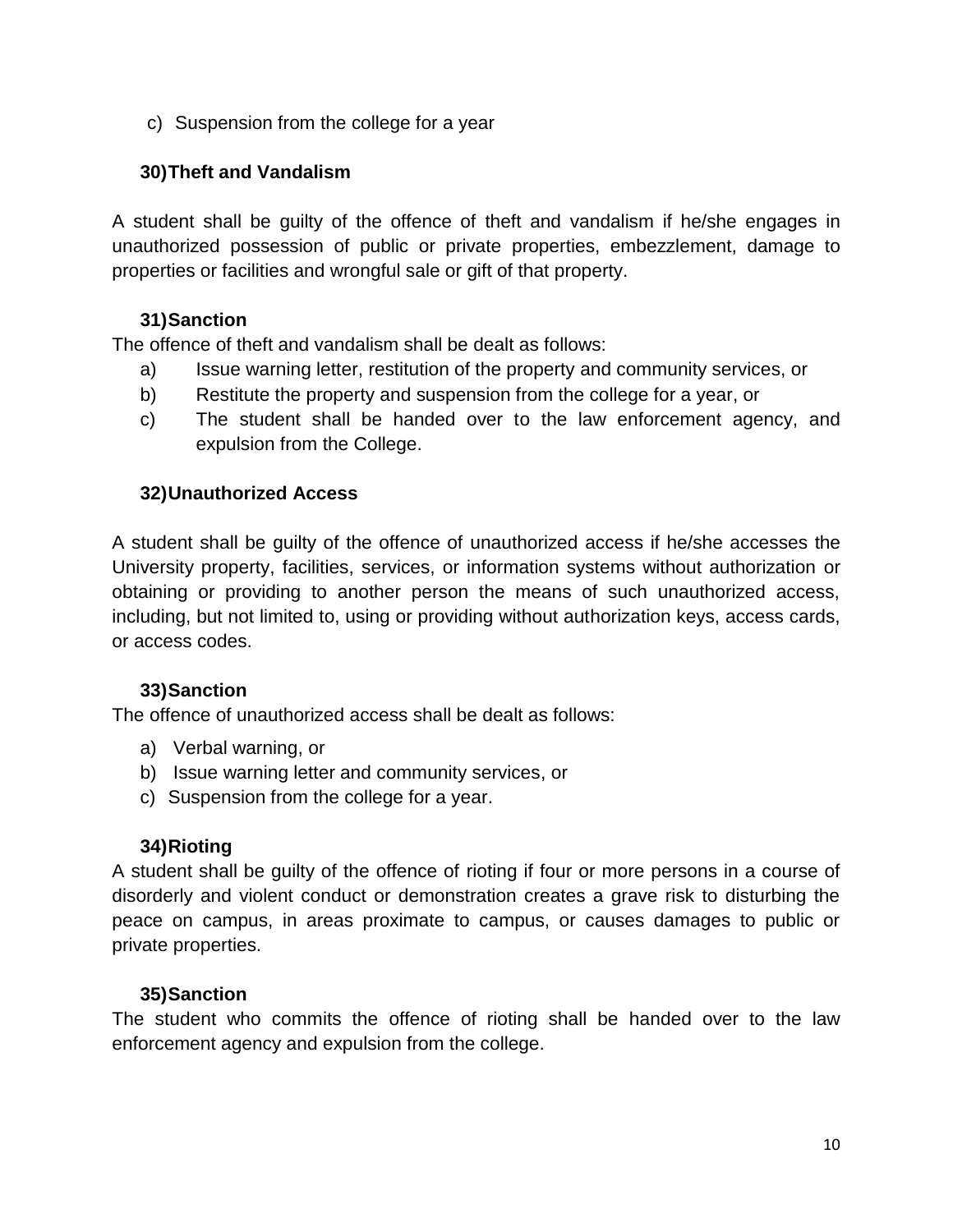## **36)Ragging/Bullying**

A student shall be guilty of the offence of ragging if he/she engages in any disorderly conduct, whether by verbal or written, or by an act which has the effect of teasing, treating or being rude to any individual; indulging in rowdy or undisciplined activities which cause or are likely to cause annoyance, hardship or psychological harm; to raise fear or apprehension thereof in any student and which has the effect of causing shame or embarrassment that adversely affects the psyche of the other student.

#### **37)Sanction**

The offence of the ragging shall be dealt as follows:

- a) Issue warning letter and community services, or
- b) Suspension from the College for a year, or
- c) Expulsion from the College.

#### **38)Sexual Misconduct**

A student shall be guilty of the offence of sexual misconduct if he/she makes any unwelcome physical, verbal or non-verbal abuse of sexual nature.

#### **39)Sanction**

The offence of the sexual misconduct shall be dealt as follows:

- a) Issue warning letter and community services, or
- b) Suspension from the college for a year, or
- c) The student shall be handed over to the concerned law enforcement agency and expulsion from the College.

#### **40)Unauthorized Association**

A student shall be guilty of the offence of unauthorized association if he/she engages in the formation of group(s) with ulterior motives that would create disharmony in the community.

#### **41)Sanction**

The offence of the unauthorized association shall be dealt as follows:

- a) Suspension from the college for a year, or
- b) The student shall be handed over to the law enforcement agency and expulsion from the college.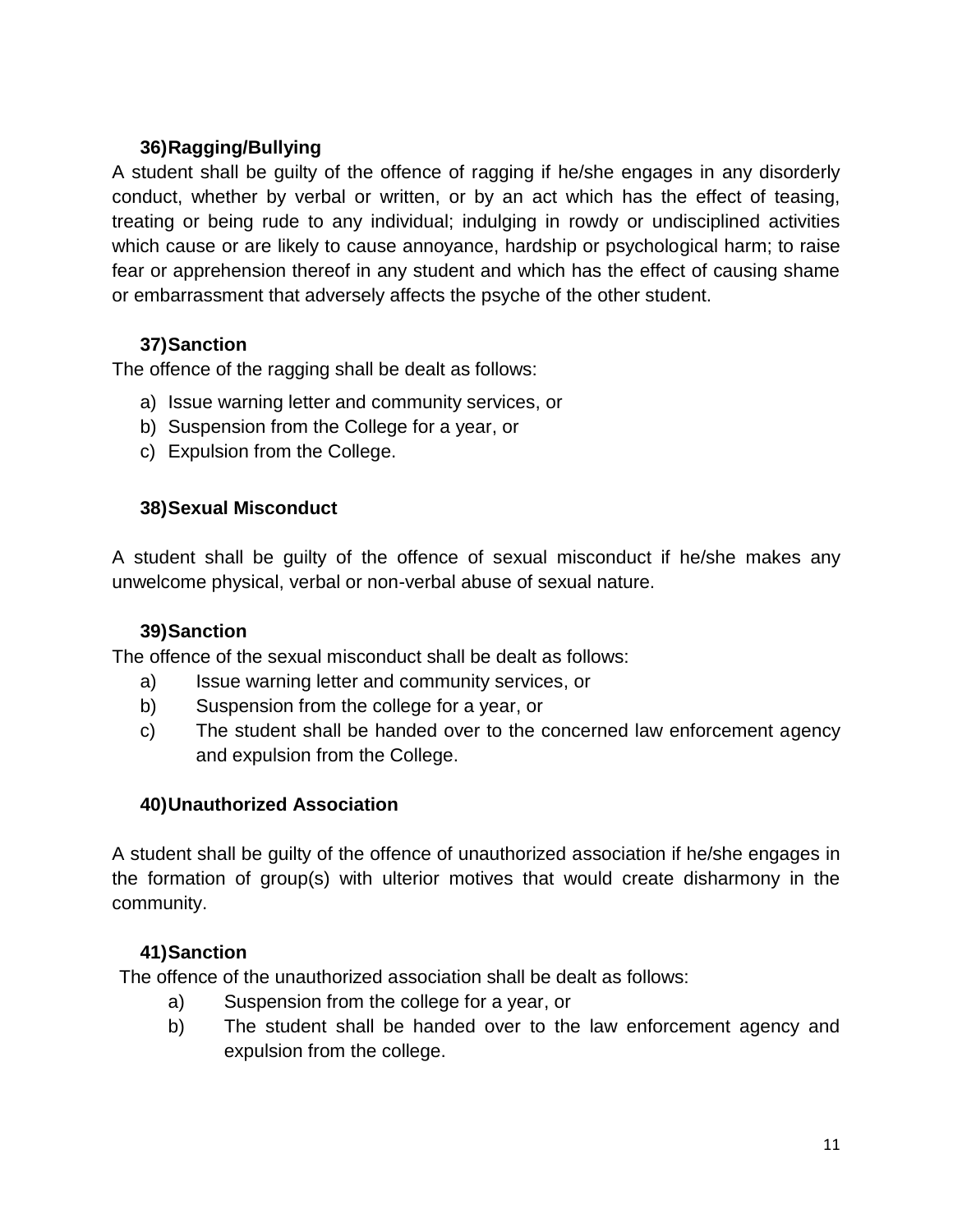## **Chapter 6 Definition**

## **1) Warning**

A warning means the issuance of verbal or written notice to the offender.

## **2) Probation**

Probation means special status with conditions imposed for a defined period of time.

# **3) Confiscation**

Confiscation means seizure of goods used or possessed in violation of University regulations.

## **4) Restitution**

Restitution means making compensation for loss or damage to University property.

## **5) Suspension**

Suspension means separation of the student from the University for a defined period of time, after which the student is eligible to return to the College. Suspension may include conditions for readmission.

# **6) Expulsion**

Expulsion means the permanent separation of the student from the University.

# **7) Withholding of Awards**

Withholding of awards means the withholding of certificate or academic transcript for a defined period of time or until the completion of assigned sanctions.